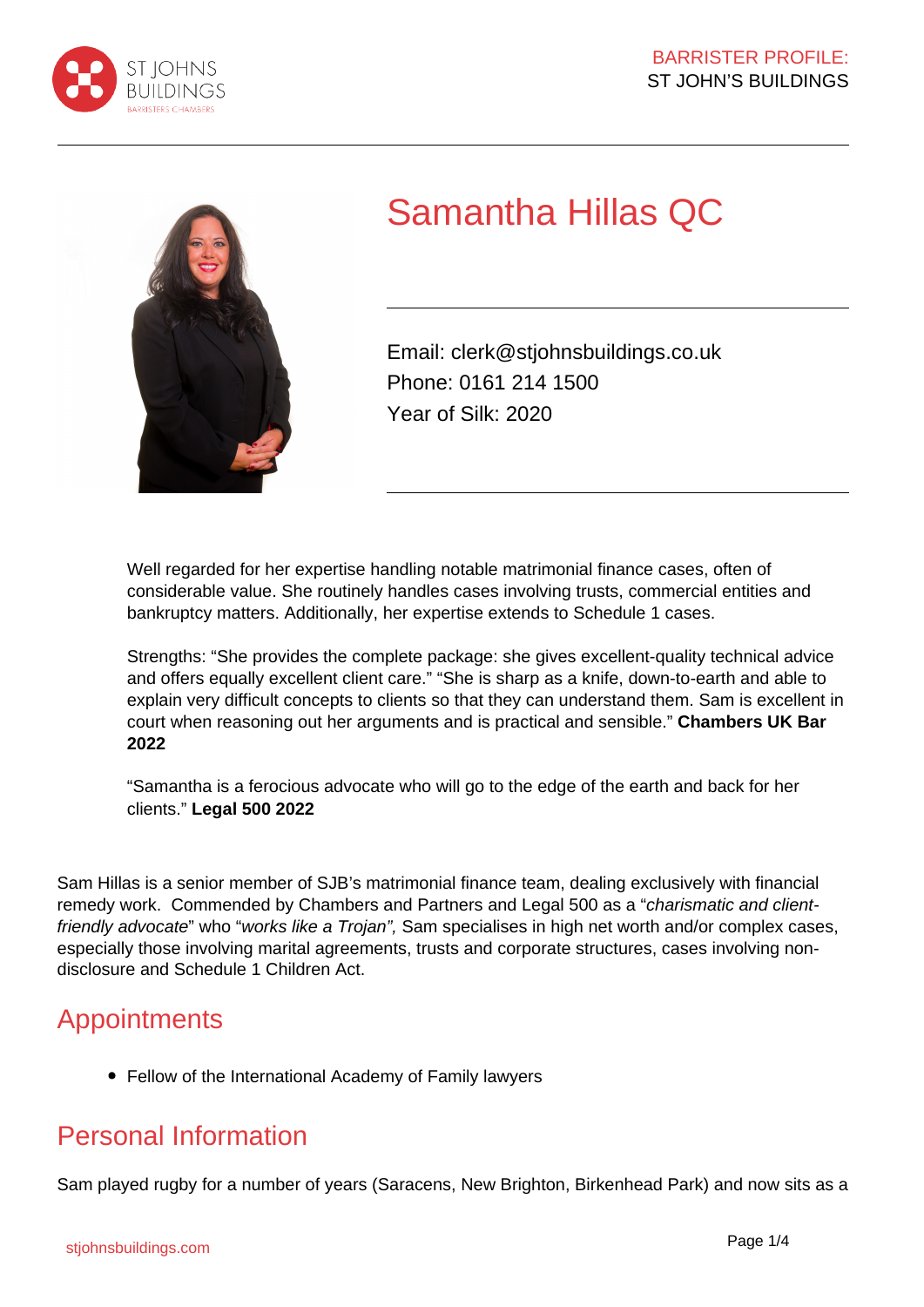judicial officer for the RFU, Six Nations, EPCR and World Rugby.

### Legal Directory Recommendations

Strengths: "A strong advocate with excellent negotiation skills and a strong presence in the courtroom." "She is phenomenal – very bright and able to assimilate a big amount of information." **Chambers UK Bar 2021**

"Very detailed knowledge and understanding of family finance law and ability to make incisive points, focusing on the key issues. Excellent judgement and a persuasive advocate. Works with opponents to achieve settlements where possible but not afraid of robust advocacy when necessary." **Legal 500 2021**

"Well regarded for her expertise handling notable matrimonial finance cases, often of considerable value. She offers noted experience of Schedule 1 cases, high-value prenuptial agreements and divorces. Her clients include well-known actors and sportspeople."

Strengths: "A rising star and great advocate, with an excellent ability to grasp the heart of the case quickly." "She is very good with clients – she works incredibly hard and fights hard for them." **Chambers UK Bar 2020**

"She finds creative, effective, and pragmatic solutions." **Legal 500 2020**

"Her attention to detail and knowledge of the law is incredible. She has excellent advocacy skills and can deal with any issues thrown at her in court." "Loved by judges, clients and solicitors in equal measure, Sam is one of the go-to juniors not only in the North but increasingly nationwide. She has firstrate instincts and an incredible head for figures." **Chambers & Partners 2019**

"She is a force to be reckoned with." **Legal 500 2019**

Strengths: "Samantha Hillas is tremendously determined and will find a way to fight her client's corner and seek a solution." "She is very personable to the clients while maintaining a robust attitude towards her opponent. Samantha's cases are well prepared, researched and well presented." **Chambers & Partners 2018**

"A ferocious advocate, who is great with clients." **Legal 500 2017**

Strengths: "A robust character; she tells it like it is, but is very clever and analytical." "She has a wonderful manner with clients and is able to instil confidence from the outset. The cases preparation is detailed and well presented. She is great on her feet and a very strong advocate." **Chambers & Partners 2017**

"A ferocious advocate, who is always willing to fight a client's corner." **Legal 500 2016**

"Familiar with handling cases at all levels, including the Supreme Court. Has significant experience in financial family law matters that relate to divorce settlements, TOLATA and Schedule 1 Children Act cases". Strengths: "She is the counsel someone needs: works really hard, approachable, incredibly friendly and so wonderful to work with. I felt protected, and that is the most important thing for a client."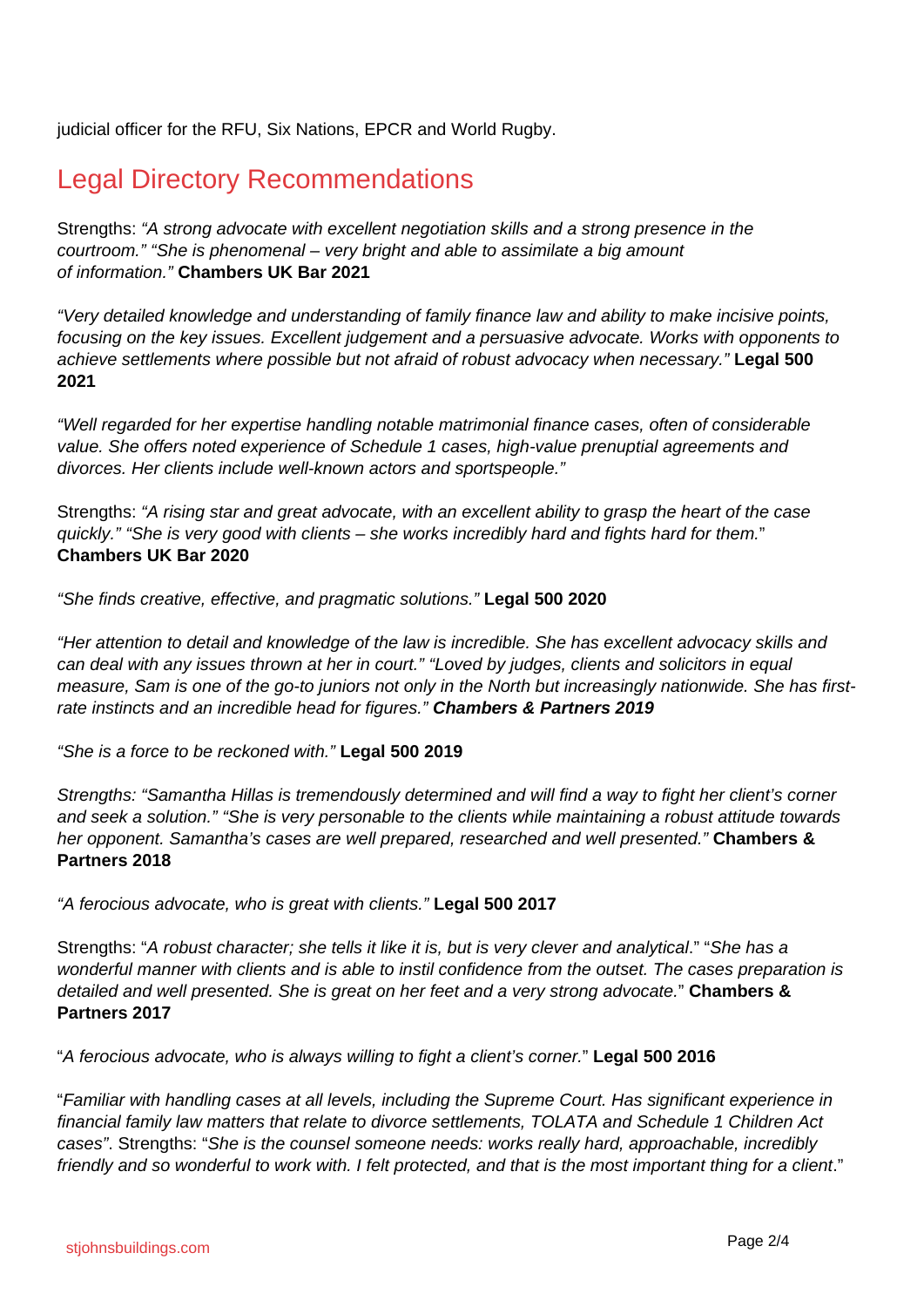"She is fantastic. She went above and beyond and did an amazing job. Definitely someone who really fights your corner, and she is great with clients." **Chambers & Partners 2016**

"A ferocious advocate, who is always willing to fight a client's corner" (Tier 1) **Legal 500**

"Works like a Trojan and magics a case out of very little." **Legal 500 2015**

"Renowned for her down-to-earth manner with clients in financial remedy proceedings. She typically undertakes cases involving farming assets or business structures. Strengths: A charismatic and clientfriendly advocate who determinedly achieves results while retaining a sense of humour." **Chambers & Partners 2015**

"Meticulous and efficient." **Legal 500 2014**

## **EXPERTISE**

#### Family - Finance

Sam has a broad range of experience in divorce, civil partnership dissolution, claims under Schedule 1 Children Act 1989 and the financial claims for unmarried couples.

#### Cases

Roocroft v Ball [2017] 2 FLR 810

A v A [2018] 2 FLR 342

A v A [2018] EWFC B42

M v F [2016] EWHC B12 (Fam)

Roocroft v Ainscow [2016] (Court of Appeal). See news article.

Gohil v Gohil [2015] UKSC 61 (Supreme Court)

Re B (A Child) [2012] EWCA Civ 1317 (Court of Appeal)

RE S (Authorising Children's Immediate Removal) [2010] 2 FLR 873 (Court of Appeal)

MacLeod v MacLeod [2008] UKPC 64 (Privy Council)

Re C (A Child) (2008) 2 FLR 815 (Court of Appeal)

Re S (A Child) [2008] EWCA Civ 737 (Court of Appeal)